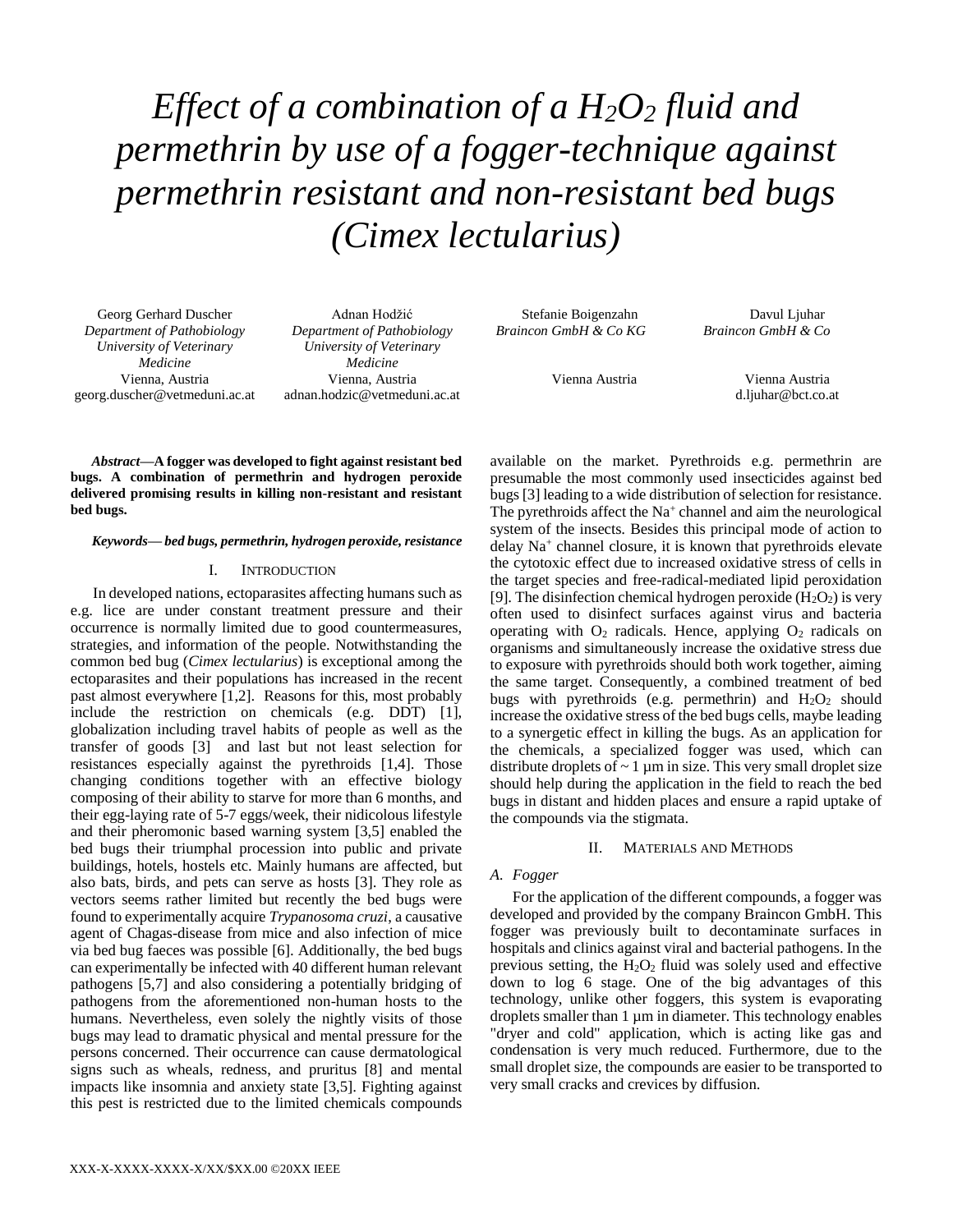# *B. Originating and trial with bed bugs*

The bed bugs were obtained by the Cimex store (Cimex Store Ltd.) which can provide permethrin susceptible (London Lab strain) and permethrin resistant strains (Sweden Field strain). In preliminary studies on bed bugs with the  $H_2O_2$  fluid alone, the poisoning was not promising (data not shown), so additional compounds were screened for combination with the prevailing system.



Fig. 1. Cage for keeping bed bugs in between the net and available for exposure.

## *C. Composition of chemicals*

Although there are known resistant strains against the chemical compound permethrin (pyrethroid), this was chosen to continue. The reason, therefore, was the joint possession of an increase of oxidative stress while applying permethrin and  $H_2O_2$ fluid and the potential of a synergistic effect as previously described.

#### *D. Exposure*

For the trial, the bed bugs were divided into groups of 15 individuals and fixed in between a net hold by a frame to hamper escaping of the bugs (Fig. 1). Those frames were then placed in a room of  $\sim$ 16 m<sup>2</sup> specially built for this testing purpose. In this room, the fogger was placed and the bed bugs were exposed for different intervals of 2 h and 4 h. For each time interval  $H_2O_2$ fluid alone, permethrin alone and a combination of both  $(H_2O_2+)$ 3% permethrin) was tested.

### *E. Bed bug viability*

To assess the effect of poisoning the bed bugs were checked for the viability after exposure to different intervals. They were classified into four groups depending on the symptoms they showed. Bed bugs, which were moving fast and coordinated, were classified as "no symptoms". Bed bugs showing uncoordinated walking and flipping to their back, but flipping back to the legs again were reported as "light symptoms". Bed bugs which were laying on the back, but moving their legs and trying to get up again without success, were grouped to "heavy symptoms" and bed bugs without any movement of legs were supposed to be "dead".

# III. RESULTS

The bed bugs in London Lab strain (susceptible) showed heavy symptoms (dead or heavy) if treated with permethrin alone or in combination with the  $H_2O_2$ , whereas the  $H_2O_2$  alone did not affect all the bed bugs in the 4 h group. Unfortunately, the 2 h group got lost due to technical reasons and therefore was excluded from the analysis (Fig. 2).



Fig. 2. Viability data of bed bugs from the London Lab strain (permethrin susceptible) after 2 h and 4 h for the combination of permethrin and  $H_2O_2$ (Perm+H2O2), permethrin alone (Perm) and  $H_2O_2$  alone (H2O2).

In the resistant Sweden Field strain, the  $H_2O_2$  alone was not able to affect more than 60 % in the 2 h group and 50 % in the 4 h group. The remaining unaffected bugs did not display symptoms at all. The permethrin alone was effective in 60 % in the 2 h group and 50 % in the 4 h group, if including the light symptomatic bed bugs. The combination of permethrin and  $H<sub>2</sub>O<sub>2</sub>$  affected all bed bugs in the 2 h group (light, heavy symptoms and dead) and in the 4 h (heavy symptoms, dead) (Fig. 3).



Fig. 3. Viability data of bed bugs from the Sweden Field strain (permethrin resistant) after 2h and 4 h for the combination of permethrin and  $H_2O_2$ (Perm+ H2O2), permethrin alone (Perm) and  $H_2O_2$  alone (H2O2).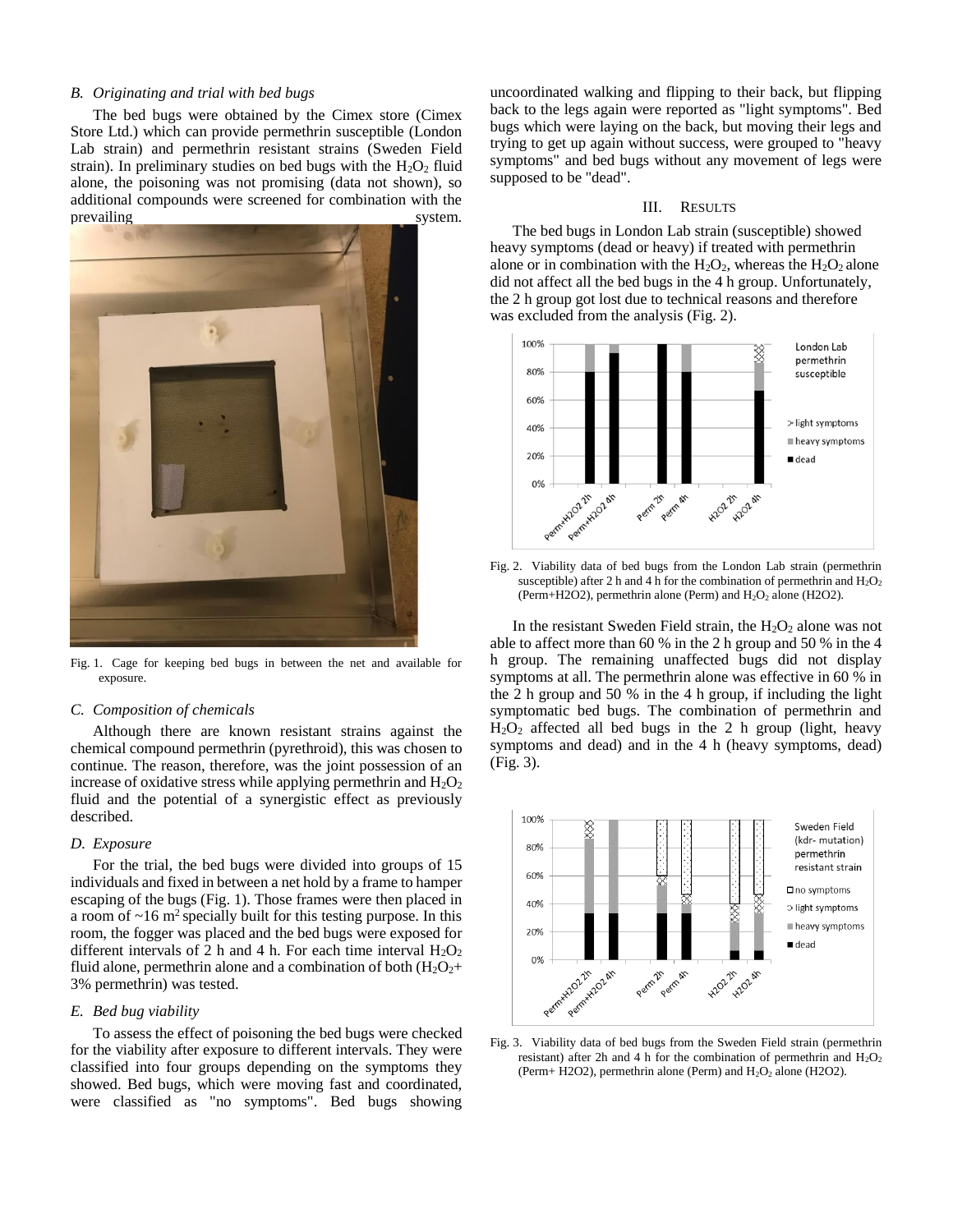### IV. DISCUSSION

In the susceptible strain (London Lab) there was no difference in the effect of permethrin alone or in combination with  $H_2O_2$ . The  $H_2O_2$  alone had also an effect but some bugs additionally displayed light symptoms as well. In the resistant group (Sweden Field) the  $H_2O_2$  was only effective on 40-50% of the treated individuals and in the permethrin-only group, 50- 60 % reacted with symptoms, clearly confirming the occurrence of a mechanism of resistance. Even more in the longer exposed group (4 h), there were more bugs with no symptoms than in the 2 h group, which even may indicate a recovery from the poisoning. The inefficiency of permethrin can be easily explained by the known resistance (kdr mutation) against permethrin of this strain. The failure of the  $H_2O_2$  could be partly explained by the lower effect of the  $H_2O_2$  on the organism, as already seen with the London Lab strain. Additionally, this may be a hint, that the mechanism for the permethrin resistance in the Sweden Field strain also hampers the working mechanism of the  $H<sub>2</sub>O<sub>2</sub>$ .

The major mode in the permethrin resistance is a mutation on the pore protein [1], which enables resistant cells not to link with permethrin and keep the Na<sup>+</sup> channels closed, consequently being not affected by the permethrin. Additionally, the permethrin is increasing the oxidative stress [9], which is clearly in line with the working mechanism of  $H_2O_2$ , which overwhelms the cells with  $O_2$  radicals. Why the application of the radicals is less effective in the permethrin resistant strain remains unclear. However, a combination of permethrin and  $H_2O_2$  leads to a synergetic effect with heavy symptoms and dead bugs. Although compared to the London Lab strain, there were less dead bugs after 2 h and 4 h in the resistant groups. But after 12 h, all of the heavy symptomatic bugs were found dead (data not shown). This synergistic effect cannot be in association with the principal mode of the permethrin, which is the opening of  $Na<sup>+</sup>$  channel, because this is hampered or strongly reduced in the resistant strain (Fig. 4).

So, maybe the second mode of action of permethrin, the freeradical-mediated lipid peroxidation, might gain importance in permethrin resistant strains, especially in combination with a lot of provided radicals due to  $H_2O_2$  (Fig. 4):



Fig. 4. Possible modes of intoxication: In the London Lab strain (permethrin susceptible) the major mode of action of the permethrin (perm) is the opening of the (Na<sup>+</sup>) sodium channels (1a) which leads to paralysis and death. In the Sweden Field strain (permethrin resistant) the kdr-mutation hampers the opening of the sodium channels (1b), therefor lacking depolarization of the nerve cells. The second mode of action gains importance, which is the shift to a higher oxidative level in the cells (2) to more radicals (ROS = reactive oxygen species) due to applying permethrin and hydrogen peroxid  $(H_2O_2)$ . Those radicals oxidize mainly lipids, but also proteins and lead to apoptosis. Lipid peroxidation in the membrane induces a higher permeability of the membrane, which in turn is also affecting the survival of the cell. (Modified after [10,11])

In theory, in the cells the balance of the free radicals is shifted to a higher level due to permethrin, therefor increasing the oxidative stress. Additionally, the application of  $O_2$  radicals (in the  $H_2O_2$  fluid) supports this shift further and kills the cells in the end by dysfunction due to accumulated oxidized proteins, lipids, DNA and thereafter apoptotic or necrotic mechanisms follow [10,11]. Additionally, it can be assumed that both, permethrin and  $H_2O_2$ , also influence the permeability of the cell membrane. Lipid peroxidation can occur in the membrane and react with proteins, consequently forming protein-lipid connections. Furthermore, oxidized proteins can lead to the disintegration of the cell membranes and increase their permeability [11].

# V. CONCLUSION

The viability of the observed bed bugs suggests a synergetic effect if the  $H_2O_2$  fluid is used together with the permethrin. This